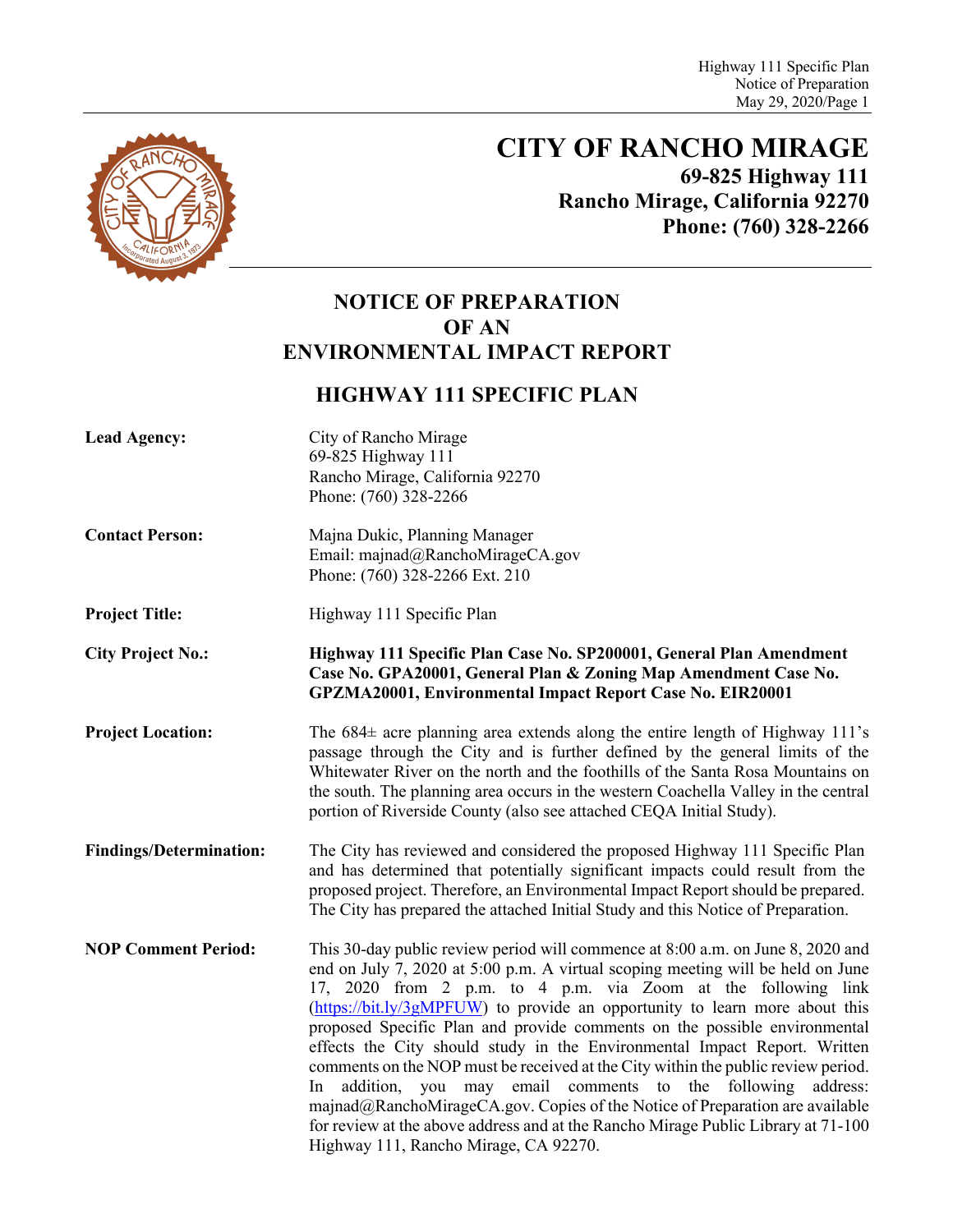### **A. Introduction**

The Highway 111 corridor serves as both a major commercial corridor in Rancho Mirage and adjacent communities, and a sub-regional thoroughfare that connects the "cove communities" and others in the Coachella Valley. Less important today as a regional highway it has become more of an intra-regional, arterial-scale connector of contiguous communities. This shift in regional mobility functions allows for more focus on the local and intracity function of Highway 111. The 111 corridor is physically constrained by the Whitewater River and the Santa Rosa Mountains, which limit the size and scale of development that can occur along the corridor. There are a few remaining undeveloped land holdings of size that can accommodate larger and mixed-use development. There are also numerous vacant in-fill lots that can be developed individually or aggregated to enhance existing development.

# **B. Project Description**

The Project consolidates, updates, expands, and replaces the previously adopted East and West Specific Plans and revises the land use plan, including some land use designations, acreages, and residential densities. The new plan sets forth development guidelines in the context of 12 planning areas. It enhances the function of Highway 111 as a safe and efficient local and regional travel corridor with a diverse but complementary mix of land uses. Its goals include planning for future development that draws upon local and sub-regional markets and diversifies the City's economic base, resulting in a more diverse and integrated mix of uses, services, and functions. The Specific Plan implementation will result in a more attractive and diverse mix of high-quality retail, restaurants, hotels, offices, residential developments, and important cultural assets that have and continue to develop along the corridor.

# **C. Environmental Setting and Surrounding Land Uses**

The Project planning area is a narrow corridor defined by the historic and modern route of Highway 111 located between the Santa Rosa foothills on the south and west, and the 500+-foot wide Whitewater River Stormwater Channel on the east and north. Approximately 74% of the 684± acres located in the planning area are "developed", with the balance of the planning area comprised of a few larger holdings and an assortment of smaller parcels. Existing development in the planning area is a mix of local, neighborhood and community-scale commercial uses, restaurants, hotels, park and open space lands, and a wide range of residential development, including apartments, condominiums, and single family homes.

Surrounding land uses include extensive open space in the foothills and mountains, with some encroachment by residential and hotel development. Portions of the planning area abut the *Santa Rosa and San Jacinto Mountains Conservation Area,* a sensitive wildlife and habitat area established by the Coachella Valley Multiple Specific Habitat Conservation Plan (CVMSHCP). Seasonal trails can also be found in these areas. Surrounding residential development includes mobile homes, apartments and condominium, and single family homes on public streets and within gated communities.

# **D. Areas of Potential Environmental Concern**

# **Introduction**

The attached Initial Study has been prepared for the proposed Specific Plan in accordance with the California Environmental Quality Act (CEQA). Implementation of the proposed Specific Plan may have impacts to important environmental resources and may be affected by potential environmental hazards. These areas of potential environmental concern have been identified and are briefly described below and in the Initial Study. A more indepth analysis of each of these areas of concern will be provided in the EIR being prepared for the proposed Specific Plan.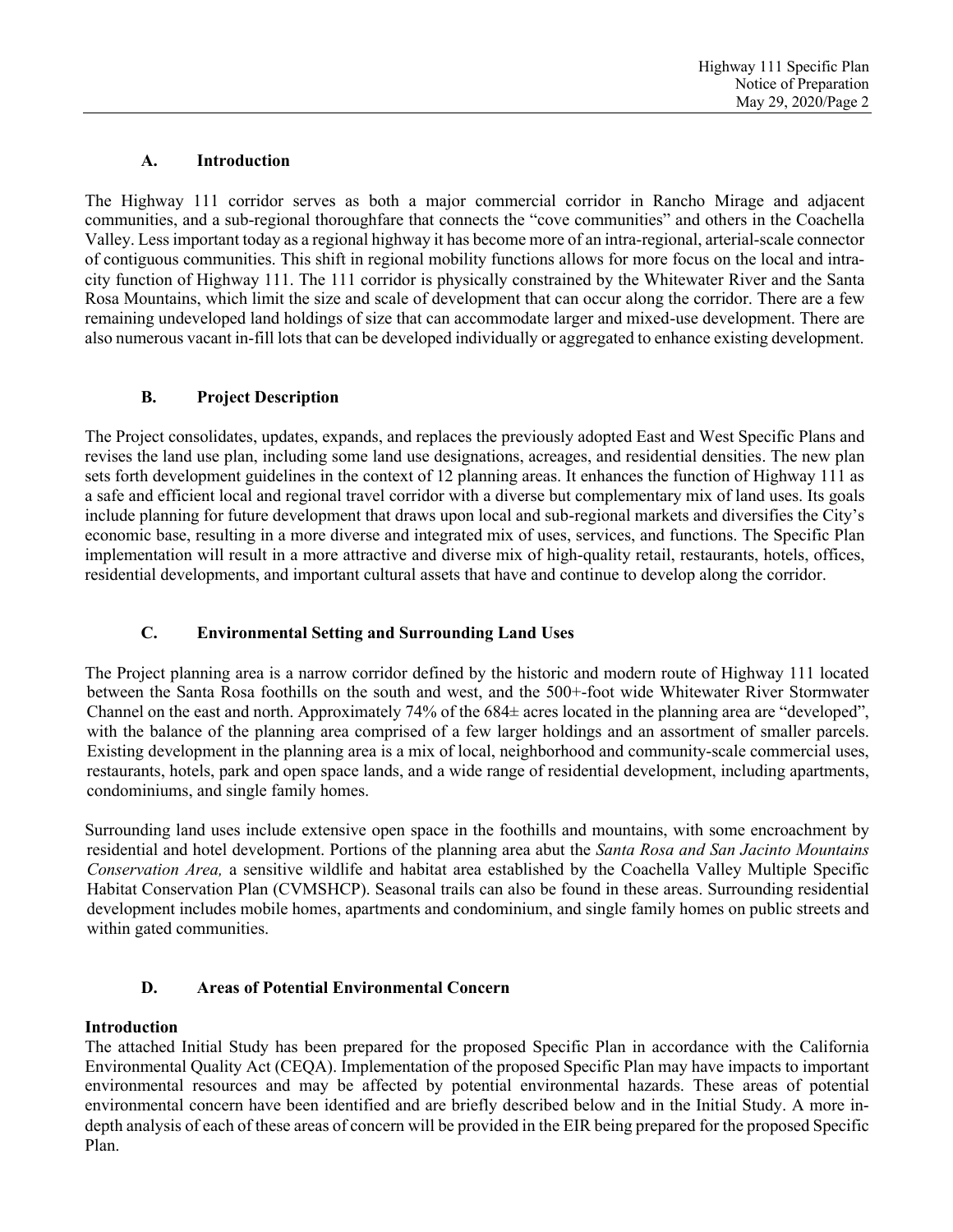#### **Aesthetic and Scenic Resources**

The Coachella Valley and the Highway 111 corridor area are characterized by the low-lying desert valley floor surrounded by the steep, high elevation terrain of the San Jacinto, San Bernardino, Little San Bernardino, and Santa Rosa Mountains. Views of the mountain ranges and the limited expanses of desert floor that are visible within the project planning area are highly valued. The Specific Plan proposes to allow taller residential buildings than are currently permitted, which could impact scenic views in some locations. Future development could have a potentially significant impact on these resources and light or glare levels and should be considered in project design and analyzed in the EIR.

#### **Air Quality and Greenhouse Gas/Climate Change**

In general, air quality in the City of Rancho Mirage area is good, particularly in comparison to other localities in Southern California. However, continued regional urbanization in the past few decades has contributed to the degradation of the air quality due to population growth, increased traffic, construction activities and various other site disturbances. Pollutant levels are monitored daily in Indio, Mecca and at the Palm Springs International Airport.

Ozone and PM10 are the two pollutants of concern in the Coachella Valley. Under the federal Clean Air Act, the planning area and vicinity are located within Federal 'Non-attainment" areas for suspended particulates and ozone. Suspended particulates, including  $PM_{10}$  (particulate matter measuring smaller than 10 microns in diameter) and PM<sub>2.5</sub> (measuring smaller than 2.5 microns in diameter), and ozone present the major threat to local air quality and are the primary pollutants of concern in the Coachella Valley. The Coachella Valley is currently designated attainment/unclassifiable for  $PM_2$ . Carbon monoxide, nitrogen dioxides, and sulfur dioxide are designated as attainment within the Coachella Valley. The planning area is located within a region identified as susceptible to wind erosion in the Rancho Mirage General Plan, conditions which can contribute to elevated  $PM_{10}$  and  $PM_{2.5}$  levels.

Air quality emissions also contribute pollutants known as greenhouse gases (GHG) that contribute to climate change and global warming. The Highway 111 Specific Plan could result in more energy efficient buildings and HVAC systems, and promote renewable, non-polluting energy systems in the form of solar photovoltaic and thermal. Air quality constraints and potential adverse (and beneficial) impacts of Plan implementation on air quality, including those associated with GHGs, will be further assessed in the EIR.

#### **Biological Resources**

The City is a permittee under the Coachella Valley Multiple Species Habitat Conservation Plan (CVMSHCP), and portions of the proposed Specific Plan area are located near or adjacent to lands designated as Conservation Areas established by the CVMSHCP. The planning area includes currently undeveloped desert lands that may harbor bird species protected under the Migratory Bird Treaty Act (MBTA). To some extent, potential impacts of future development facilitated by the Specific Plan to covered species and plant communities would be mitigated through payment of development impact fees.

The West Gateway Planning Area includes Tribal lands under the jurisdiction of the Agua Caliente Band of Cahuilla Indians (ACBCI) and its Tribal Habitat Conservation Plan (Tribal HCP) (2010). The Tribal HCP was established to protect and manage natural resources and habitat within the Tribe's jurisdictional territory, and to establish consistency and streamline permitting requirements with respect to protected species. The forthcoming EIR will determine whether and to what extent buildout of the Specific Plan will conflict with the CVMSHCP or Tribal HCP, and further evaluate the potential for development facilitated by the Specific Plan to adversely affect sensitive biological resources.

#### **Geology/Soils**

The planning area is located in the vicinity of at least two active faults of the San Andreas Fault Zone that extend through lands north of the city limits. The San Andreas Fault is capable of generating a moment magnitude 7.4. The planning area would be exposed to strong ground shaking during a major quake on nearby faults, with associated potential for ground failure, rockfalls and landslides, and liquefaction during such events. The local soils are also highly susceptible to wind and water erosion. The forthcoming EIR will evaluate the geotechnical conditions in the planning area and potential significant impacts from buildout of the proposed Specific Plan.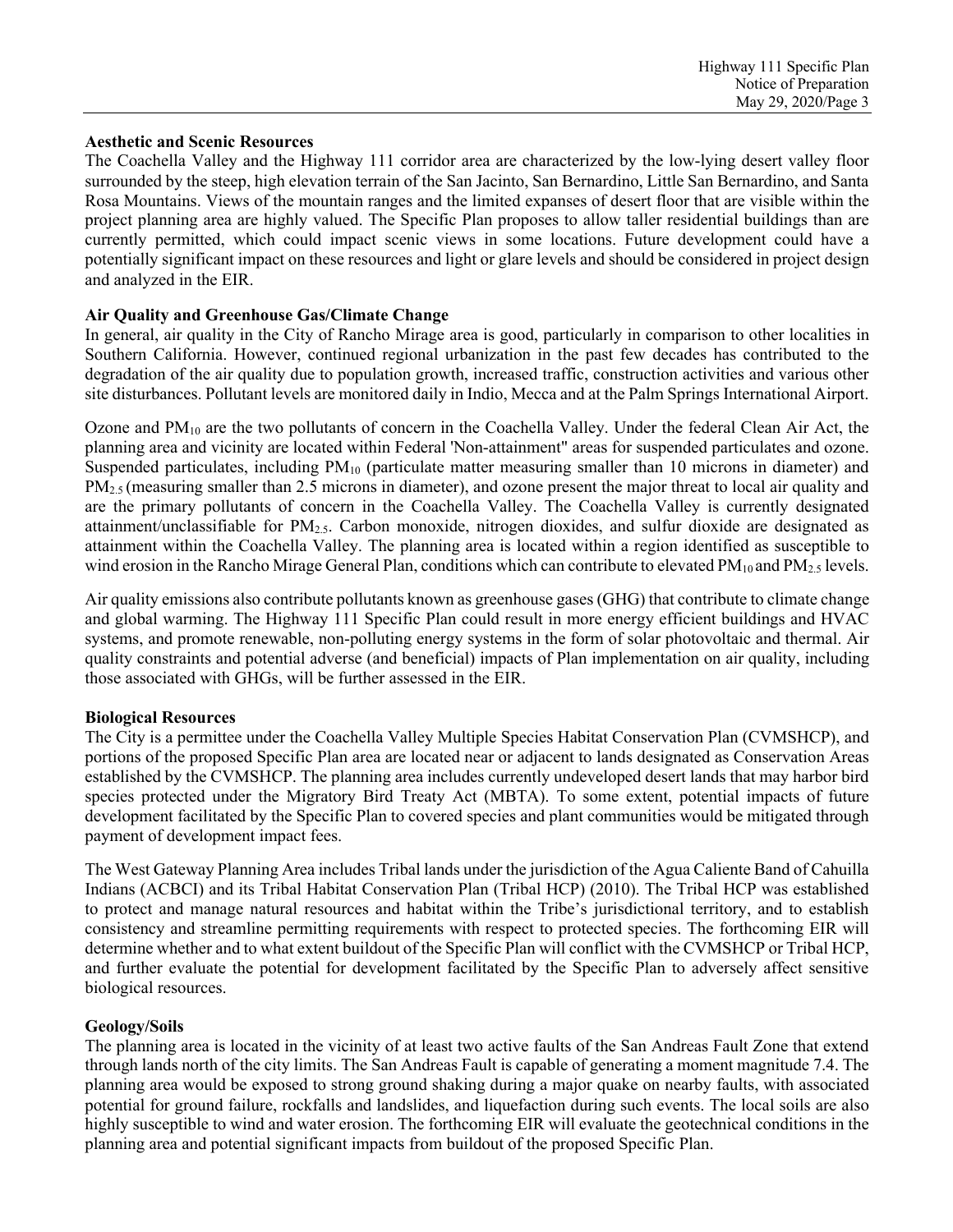### **Land Use Compatibility**

The proposed Specific Plan generally maintains the basic land use distribution envisioned in the General Plan, but it revises some land use designations and acreages, increases residential densities in some portions of the planning area, and reduces parking requirement for some complementary land uses. The Specific Plan will supersede certain provisions or regulations of the City's Zoning Ordinance as applied to the planning area, and will revise and update the 2014 East and West Highway 111 Specific Plans, but is also designed to be compatible with surrounding existing and planned land uses. Conflicts between the Specific Plan and other land use plans and policies could cause environmental impacts, and therefore, should be evaluated in the forthcoming EIR.

#### **Transportation/Circulation**

The proposed Specific Plan will result in an intensification of some land uses and a reduction of intensity of some uses along the Highway 111 corridor. The specific plan will include increased residential densities, which could impact traffic volumes and intersection operations, and reduced commercial that could more than offset potential increases associated with additional residential development. The Specific Plan will promote circulation components and urban design that will enhance traffic operations and multi-modal access and safety, and consolidated driveway access on Highway 111. The extent to which these may conflict with (or enhance) a program, plan, ordinance, or policy is currently unknown. A traffic impact analysis will be prepared to further analyze the potential effects of the proposed Specific Plan on local circulation plans, as well as transit and other alternative modes of travel. Potential impacts and the need for mitigation measures will be further analyzed in the EIR.

### **Hazards and Hazardous Materials**

Existing development in the Project planning area includes large and small commercial enterprises, auto dealerships and related maintenance facilities, gasoline service stations, numerous restaurants, and other potential generators of hazardous materials. Comparable development and additional residential development would be facilitated by the proposed Specific Plan. The Specific Plan land use plan allows residential, commercial, office, and institutional development that can be expected to use and store limited quantities and types of potentially hazardous materials, such as cleaning chemicals, solvents, gasoline, and oils. Individual developments may be required to implement appropriate avoidance, minimization, and mitigation measures to address potential impacts. Potential impacts should be further evaluated in the EIR.

# **Hydrology and Water Quality**

The planning area is located between the Santa Rosa foothills and the Whitewater River Stormwater Channel and is crossed by numerous surface and underground conveyance facilities that connect local runoff to the stormwater channel. In addition to existing facilities, including the East and West Magnesia Falls Channels, there are developable lands that do not yet benefit from on-site stormwater facilities. Appropriate best management practices and stormwater treatment during construction and in the post-construction period must be demonstrated for future development and will be further analyzed in the forthcoming EIR.

#### **Cultural Resources**

In the Project vicinity, numerous Native American cultural resources, including pottery scatters, grinding rocks, trail segments, and rock cairn features, have been found and documented. While the planning area does not provide perennial or even seasonal water sources, it may have provided valuable food and fiber resources. It also harbors or is located near important historic structures that could be affected directly or indirectly by the proposed Project.

The proposed Specific Plan facilitates future development and improvements in the planning area that could result in disturbance to or destruction of sensitive cultural resources or sites, historic buildings and/or structure demolition, and new development that have the potential to impact previously unknown cultural resources, including historical and archaeological resources. A cultural literature search and survey will be conducted, and potential impacts associated with Specific Plan implementation will be part of the EIR analysis.